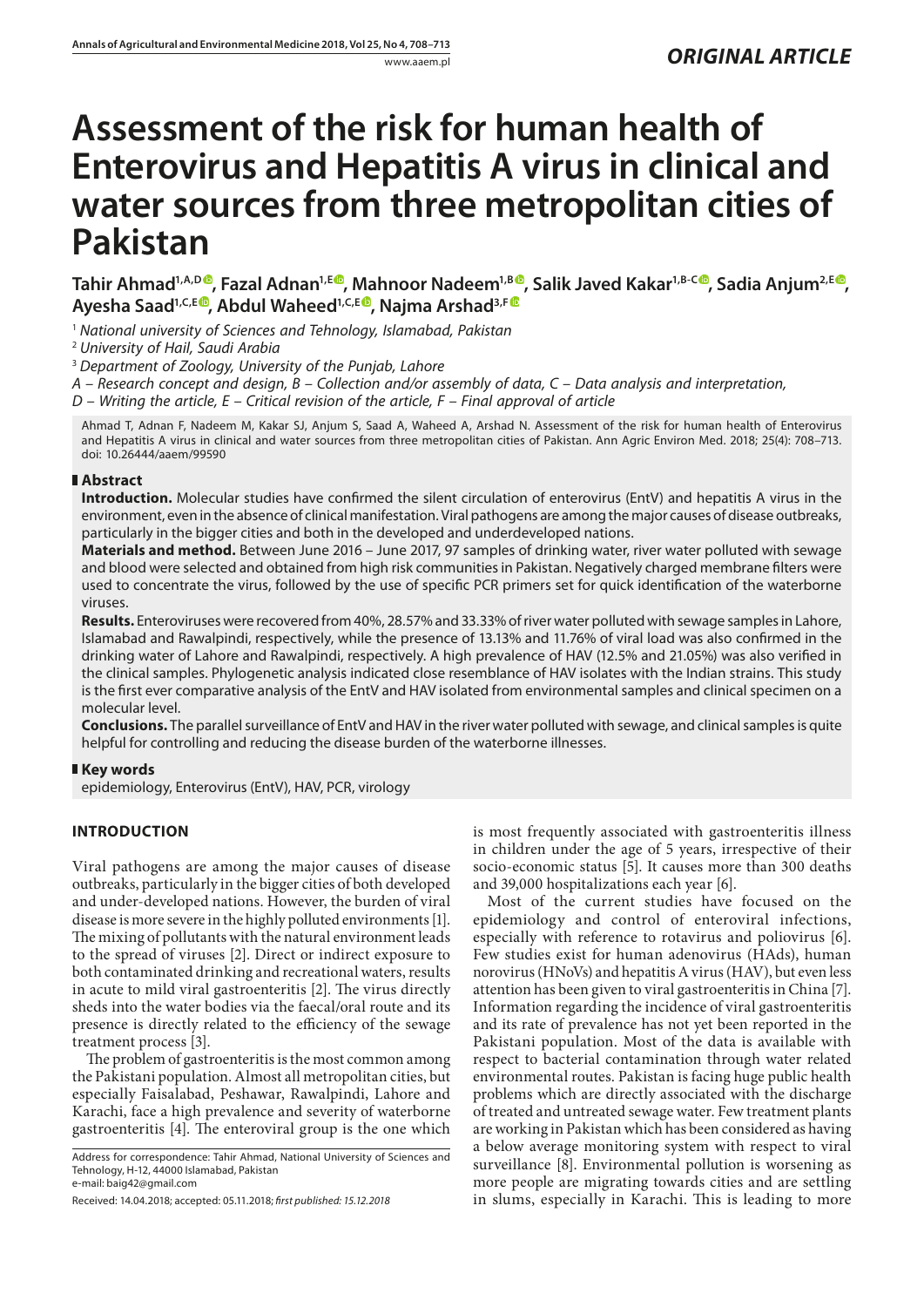Tahir Ahmad, Fazal Adnan, Mahnoor Nadeem, Salik Javed Kakar, Sadia Anjum, Ayesha Saad et al. Assessment of the risk for human health of Enterovirus and Hepatitis A…

mismanagement in waste disposal and it is being dumped into rivers and the coastal environment [9].

The molecular analysis and characterization of the viruses commonly found/circulating in the urban waters polluted with sewage have been widely studied across the globe, yet this area has not been explored in Pakistan [10]. This study targets human enterovirus (EntV) and the hepatitis A virus directly from blood and water sources which are associated with public health risks. River water polluted with sewage and blood samples were collected from the Rawalpindi, Islamabad and Lahore districts of Pakistan. Molecular characterization and identification of Enterovirus (EntV) and hepatitis A virus (HAV) was performed with the assistance of specific PCR nested primers and further confirmed by nucleotide sequence analysis. Phylogenetic analyses were also performed to confirm the ancestor of these viruses with the help of data available on the NCBI gene data bank.

#### **MATERIALS AND METHOD**

**Drinking water, river water polluted with sewage and blood samples.** Three cities were selected for the sample collection; Rawalpindi, Islamabad and Lahore. During the one year sampling period, different samples of river water polluted with sewage from Rawalpindi, Islamabad and the Canals of Lahore were collected in sterilized bottles 2–3 times per month, from June 2016 – June 2017. 44 drinking water (2L) and 26 river water samples polluted with sewage were collected from the urban water supplies. Lahore Canal runs from the middle of this metropolitan city, and the uncontrolled sewage discharged directly into the water causes high levels of contamination (105 faecal coliforms/100 ml). Approximately 2 liters of canal water was also collected randomly, especially from the close vicinity of the informal settlements' discharge into the canal water. Most of the samples were collected during the dry period, i.e. April – June. Blood samples (27) were taken in ethylenediaminetetraacetic acid (EDTA) tubes. The blood and stool samples were collected from the Pakistan Institute of Medical Sciences (PIMS) Hospital and Polyclinic in Islamabad, the General Hospital and Jinnah Hospital in Lahore and Holy Family Hospital in Rawalpindi. The patients were suffering from gastroenteritis and diarrhea.

**Recovery of viral particles.** All EntV detected in this study were isolated from different sources of water bodies. The samples were collected from different cities and then pretreated to remove unwanted solid wastes. This was performed through the process of centrifugation at 10,000 rpm for 10 minutes, followed by the pH maintenance to 7.2–7.3 by using 1M NaOH or, in some cases, 1M HCl. After the removal of solid wastes, the supernatant was again centrifuged at 10,000 rpm for 90 minutes and the lower 2/3 phase of the supernatant was collected for further processing.

**Concentration of viruses using negatively charged membrane filters.** Duplicate samples of each 100 ml were centrifuged at 3,000 rpm for 45 minutes to remove the solid particles from the raw water. HA (mixed cellulose esters) negatively charged filters (Millipore, USA) with a pore size of 0.45 µm and 0.22 µm and, 47 mm diameter, were placed in a vacuum pump. First, the samples were centrifuged at  $4,000 \times g$  in a refrigerated centrifuge for the removal of

suspended solid and fine particles. Briefly, 25 mM MgCl<sub>2</sub> was added to the water samples and passed through a filtration assembly. Filtration time was regulated by the vacuum pump attached to the filtration assembly. To rinse out the cations, 100 ml of 0.5 mM  $H_2$  SO<sub>4</sub> was passed through the membrane filter, then 5 ml of 1 mM NaOH (pH 10.5–10.8) was passed through the membrane filters and the filtrate was recovered in a falcon tube. The filtrate was neutralized by adding 0.1 ml of  $100 \times$  TE buffer and 0.1 ml of 50 mM H<sub>2</sub>SO<sub>4</sub>. The eluted liquid was further concentrated to 2 ml by using DNA concentrator (Eppendorf, Germany). These samples were then stored at -20 °C till the further processing.

**Nucleic acid extraction.** The samples were concentrated by using negatively charged membrane filters and then subjected to the viral extraction procedures. They were mixed with 500 µl TRizol reagent (Life Technology, USA), incubated for 5 minutes, after which 100 µl chloroform was added and the samples further incubated for 5 minutes at room temperature. Samples were centrifuged at  $1,200 \times g$ at 4 °C for 20 minutes. 300 µl supernatant was transferred to 1.5 ml Eppendorf tubes, 3 M sodium acetate (pH 5.2) was added at 1/10 of the supernatant volume and 100% ethanol (chilled) added at twice the volume of supernatant. This mixture was then incubated overnight at -20 °C. The overnight incubated sample was centrifuged at  $1,200 \times g$  at 4ºC for 10 minutes; the obtained supernatant was discarded and the pellet was washed with 250 µl of 70% ethanol and centrifuged again at  $1,200 \times g$  at  $4^{\circ}$ C for 10 minutes to obtain a completely dry pellet. The dry pellet was resuspended in 40 µl nucleus free water. Quantity of RNA was tested by Biophotometer (Eppendorf, USA). Aliquots of samples were stored at -20 °C. Total RNA and viral RNA extraction kits (QIAmpUltrasens virus kit, Qiagen, USA; Nucleospin total RNA/DNA extraction kit, Invitrogen, UK; virus DNA/RNA extraction kit, Genead, UK) were used for direct extraction from the environmental water samples. The extracted nucleic acid was then measured by spectrophotometer.

**Molecular detection and characterization of viruses.**  Before proceeding to PCR, the genomes of EntV and HAV were reverse transcribed to form the cDNA. A variety of parameters were used to optimize the synthesis of the EntV cDNA. Both gene specific primers (Tab. 1) were used to make the first strand for the cDNA synthesis. Specific primers were designed by using the available sequences of the selected enteric viruses from a conserved region of the virus. These primers were optimized to detect various viruses using PCR for the DNA viruses, and RT-PCR for the RNA viruses.

The recipe for the EntV cDNA amplification is as follows: 4 µl M.Mulv Buffer, 2 µl 10 mM dNTPs, 0.2 µl RNase

**Table 1.** Primer sets used for PCR amplification. Reverse primer indicated as "R" in the primers code was used for cDNA synthesis

|                             |          | Organisms Primers Sequence 5' - 3'          | Nucleotide Product<br>Position | Size              |
|-----------------------------|----------|---------------------------------------------|--------------------------------|-------------------|
| Enterovirus                 | $Fn-1F$  | CAAGCACTTCTGTTTCCCCGG                       | 164-184                        | 362bp             |
|                             | $Fn-1R$  | ATTGTCACCATAAGCAGCCA                        | 599-580                        |                   |
|                             | $Fn-2R*$ | CTTGCGCGTTACGAC                             | 562-512                        |                   |
| <b>Hepatitis A</b><br>virus |          | HAV FP GTTTTGCTCCTCTTTATCATGCTATG 2109-2135 |                                | 246 <sub>bp</sub> |
|                             | HAV RP   | GGAAATGTCTCAGGTACTTTCTTTG                   | 2330-2355                      |                   |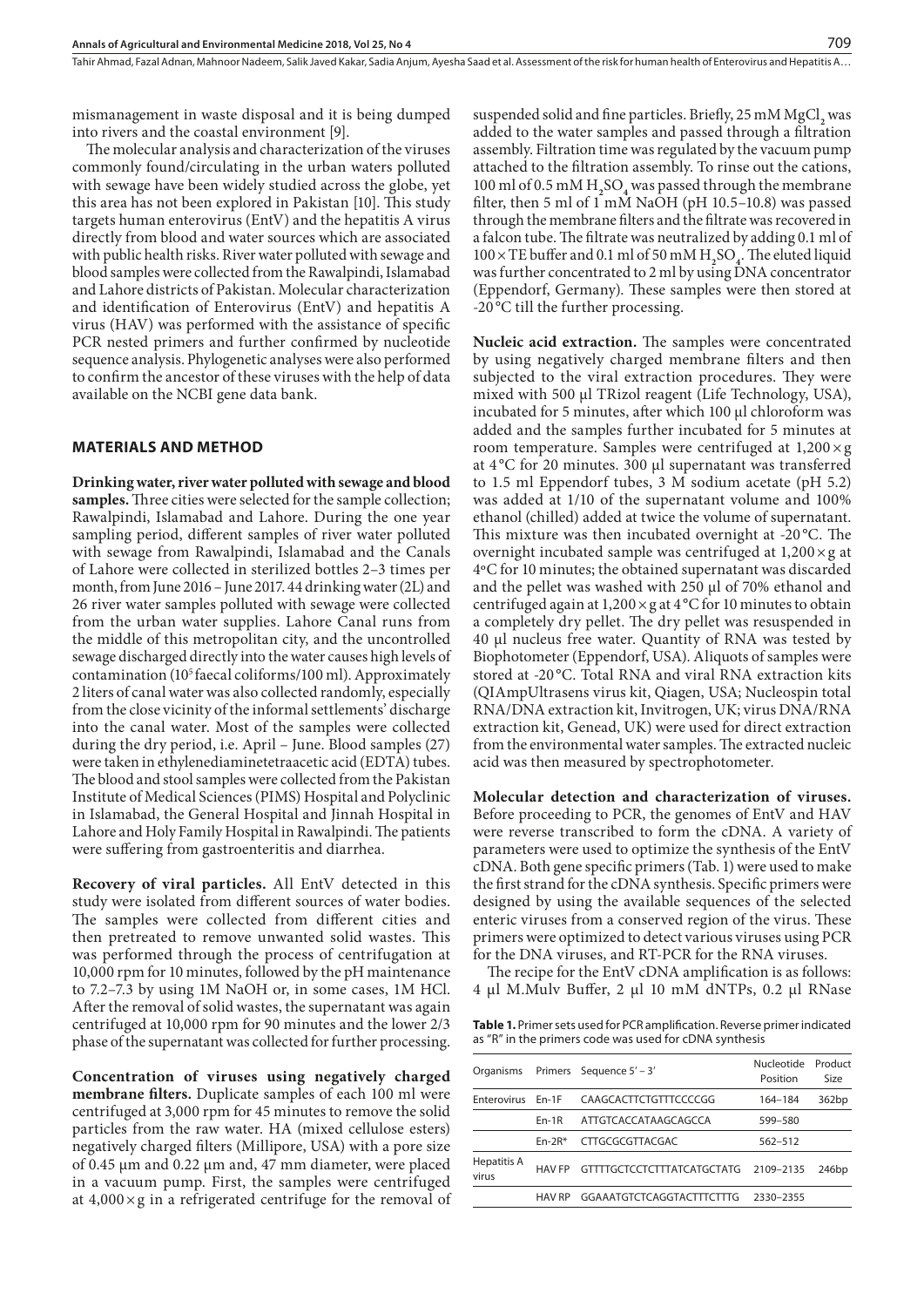Tahir Ahmad, Fazal Adnan, Mahnoor Nadeem, Salik Javed Kakar, Sadia Anjum, Ayesha Saad et al. Assessment of the risk for human health of Enterovirus and Hepatitis A…

Inhibitor, 1.5 µl Reverse Primer, 0.6 µl RT- enzyme, 10 µl RNA template and the thermal conditions were 42 °C for 1 hour. For PCR, the following recipe was used: 5–8 µl cDNA template, 2 µl 2 mM dNTPs, 2 µl 2.5 mM MgCl<sub>2</sub>, 2 µl PCR buffer, 2 µl 2 pmole F- Primer, 2 µl 2 pmole R- Primer and 0.5 µl Taq polymerases were used. Nuclease free (N/F) water was used to maintain the final volume up to 20  $\mu$ l. Esco thermal cycler (Esco, USA) was used to maintain the thermal cycling conditions during the PCR. A total of for 35 cycles were carried out at 95 °C for 1 minute, 58 °C for 1 minute and 72 °C for 1 minute, followed by the final gap filling round which was carried out at 72ºC for 10 minutes.

For the molecular amplification of the hepatitis A virus (HAV), the following conditions were used for obtaining the cDNA: 4 µl M.Mulv Buffer, 2 µl 10 mM dNTPs, 1.5 µl HAV R- Primer, 0.6 µl M.Mulv Enzyme and 5 µl RNA template. The thermal conditions were 42ºC for 1 hour. For the PCR contents of HAV, the following recipe was used: 5 µl cDNA template, 2.5 µl Dream Taq Buffer (Fermentas, UK), 1.5 µl 2 mM dNTPs, 1.5 µl Forward Primer, 1.5 µl Reverse Primer, 0.5 µl Dream Taq Enzyme and 7.5 µl NF- Water.

For the first round of PCR Amplification of HAV, a total of 35 cycles were carried out at 94 °C for 1 minute, 55 °C for 1 minute and 72 °C for 45 seconds, followed by the final gap filling round which was carried out at 72 °C for 7 minutes. The same concentration of reagents was used for the nested PCR and the following conditions were used in this process: after the initial denaturation step, DNA was amplified for 35 cycles with a final extension period of 7 minutes at 72 °C. Each cycle consisted of 45 seconds of denaturation at 94 °C, 45 seconds of annealing at 52 °C, and 1 minute of extension at  $72^{\circ}$ C.

The amplified product obtained was then visualized under an ultraviolet lamp with a gel documentation system (Whealtec Dolphin, Germany) using ethidium bromide staining, and the viruses were observed according to the expected size of the PCR product. In the case of nested PCR, especially for the RNA viruses, the PCR product obtained from one round was used as a template for the other round of amplification and was then visualized on the gel documentation system.

**Sequencing and phylogenetic analysis.** The amplified product obtained from the second round of PCR of both HAV and EntV were purified by using a PCR purification kit (Invitrogen, UK). Purified products were directly sequenced by using a Beckman coulter Genetic Analyzer SEQ 8000 (USA). The sequences were assembled using the software CLC

sequence viewer (version 7.6) and MEGA6. The sequences were aligned and a phylogenetic tree was constructed using maximum likelihood method against the other strains data obtained from NCBI GenBank.

**Statistical analysis.** This was performed by using IBM SPSS software version 20.0. The Spearman test for correlation and chi-square test were applied to test the relationship between the values of viral prevalence in samples collected from the various environments (drinking water, sewage polluted water and human blood) in 3 cities of Pakistan. Mann Whitney analysis was also conducted to test the differences between the prevalence of both viruses in particular cities. The p-value smaller or equal to 0.05 was assumed as significant, while the p-value between 0.05–0.1 was assumed as weakly significant.

## **RESULTS**

A total of 44 drinking water, 26 river polluted water with sewage and 27 blood samples were collected from 3 metropolitan cities of Pakistan to test the prevalence of the 2 most common viruses, i.e. EntV and HAV (Tab. 2). The epidemiological pattern of waterborne gastroenteritis and hepatitis A virus, commonly found in some of Pakistan's major urban areas, was investigated through the use of a combination of different molecular techniques, such as polymerase chain reaction and sequencing followed by phylogenetic analysis by using CLC software and MEGA6. Drinking water and the river water polluted with sewage were used to detect the molecular surveillance of the viruses. Blood samples were also collected from the same areas in order to determine the distribution pattern of these viruses in the general population. Table 2 summarizes the distribution of waterborne viruses in the surrounding communities affected directly or indirectly by river water polluted by sewage discharge. Results indicated that out of total 44 drinking water samples, as much as 13.13% (2/15) of the drinking water samples from Lahore and 11.76% (2/17) of the samples from Rawalpindi showed the presence of EntV. However, no samples were positive for HAV from Lahore and Islamabad, whereas only 5.8% (1/17) of HAV was recovered from Rawalpindi. Similarly, in river water polluted by sewage samples, EntV has been recovered in high amounts from Lahore, Islamabad and Rawalpindi with 40%, 28.57% and 33.33% respectively. As much as 10% and 11.11% HAV was found in the samples of river water polluted with sewage in Lahore and Rawalpindi, but no HAV was recovered from Islamabad. 27 blood samples were also collected from

Table 2. Prevalence of enterovirus and hepatits A virus in samples of drinking water, river water polluted with sewage and blood samples from patients with gastroenteritis and diarrhea, collected in three metropolitan cities of Pakistan. In each field of the Table the numbers of positive/ examined samples and percentage (in parentheses) are given

| Cities     | Drinking water |                 |               | River water polluted with sewage |               |              |             | Blood         |               |
|------------|----------------|-----------------|---------------|----------------------------------|---------------|--------------|-------------|---------------|---------------|
|            | No.            | EntV            | <b>HAV</b>    | No.                              | EntV          | <b>HAV</b>   | No.         | EntV          | <b>HAV</b>    |
| Lahore     | 15             | 2/15(13.13%)    | 0/15<br>(0)   | 10                               | 4/10<br>(40%) | 1/10 (10%)   | $\mathbf 0$ | <b>NT</b>     | <b>NT</b>     |
| Islamabad  | 12             | 0/12<br>(0)     | 0/12<br>(0)   |                                  | 2/7 (28.57%)  | 0/7<br>(0)   | 8           | 0/8<br>(0)    | 1/8(12.5%)    |
| Rawalpindi | 17             | 2/17 (11.76%)   | $1/17(5.8\%)$ | 9                                | 3/9 (33.33%)  | 1/9 (11.11%) | 19          | 2/19 (10.52%) | 4/19 (21.05%) |
| Total      | 44             | 4<br>$(9.09\%)$ | (2.27%)       | 26                               | q<br>(34.61%) | $(7.69\%)$   | 27          | $(7.40\%)$    | (18.51%)      |

\*NT: not tested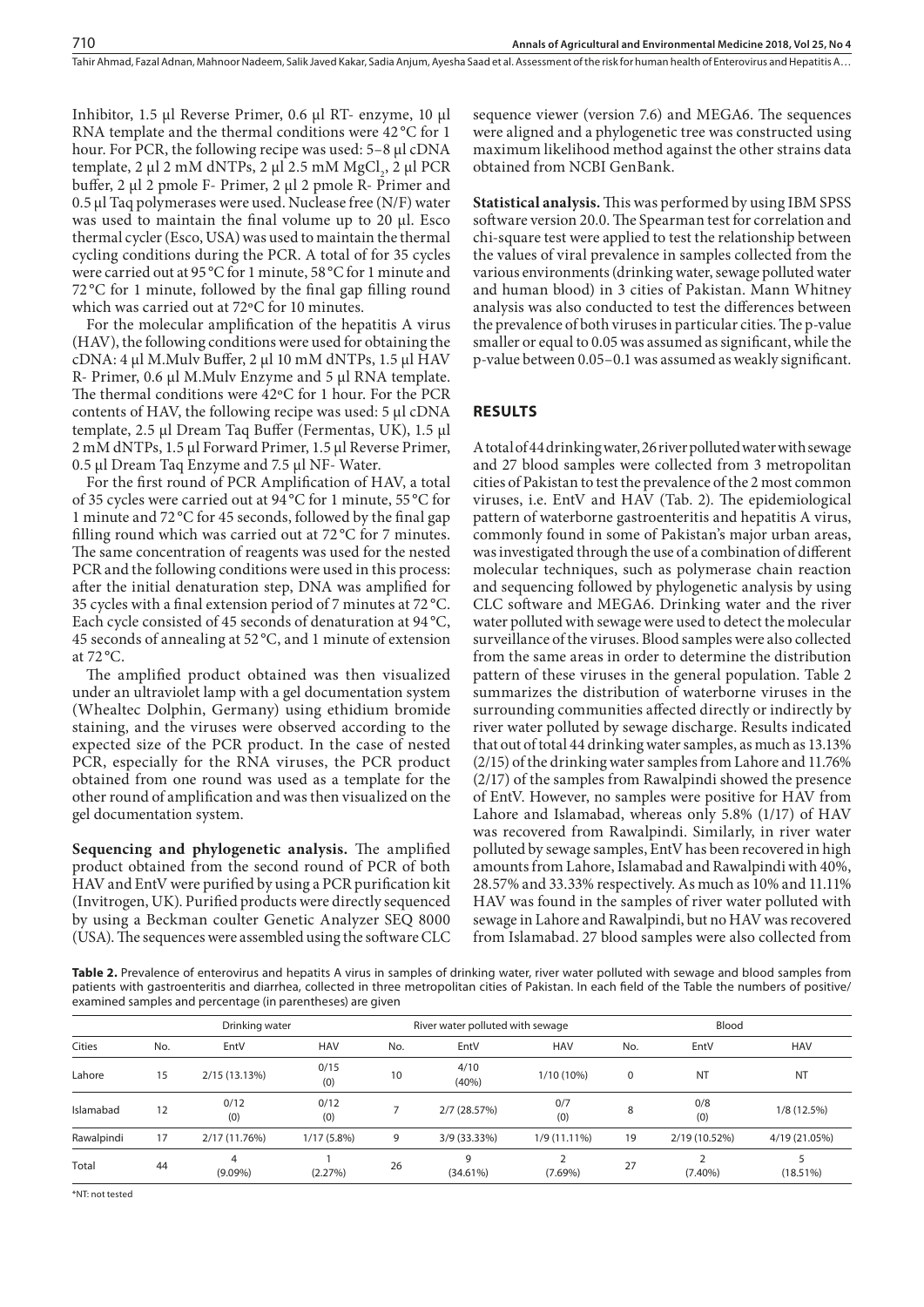Tahir Ahmad, Fazal Adnan, Mahnoor Nadeem, Salik Javed Kakar, Sadia Anjum, Ayesha Saad et al. Assessment of the risk for human health of Enterovirus and Hepatitis A…

different clinics and laboratories in Islamabad, Rawalpindi and Lahore. HAV was found positive with 12.5% (1/8) from Lahore and 21.05% (4/19) from Rawalpindi.

Figures 1 and 2 show the positive amplification of both EntV and HAV with 362 bp and 246 bp, respectively, for HAV by using 2% agarose gel electrophoresis and 1% TAE buffer. Two HAV samples were sequenced by using Beckman Coulter DNA Genetic Analyzer (USA), sequences were submitted in the Genbank with KX095244 and KX093245 accession numbers. A phylogenetic tree was constructed by using the CLC Bio sequence viewer and MEGA6 software.



**Figure 1.** Representative results of 2% agarose gel electrophoresis showing amplified fragment of enterovirus. First row from left shows 100 base pair ladder, lanes 1–13 show enterovirus positive results, lane 14 is a negative control



**Figure 2.** Representative result of 2% agarose gel electrophoresis showing PCR amplification of HAV. Extreme left lane represents 100 bp ladder, lanes 1–4 represent positive results with 246 bp PCR product, while lanes 5–7 represent negative results with no amplification



**Figure 3.** Phylogenetic tree based on the partial sequence of HAV strains from clinical samples. Both strains were indicated by TS1-Pak and TS2-Pak. The Indian sequences FJ36073 and DQ991030 were used as an out group. Phylogenetic analysis was based on a 186-nucleotide fragment of the open reading from of HAV by using MEGA6

The evolutionary history was inferred by using maximum likelihood method which is based on the Tamura-Nei model [11]. According to this model, both HAV strains from Pakistan are phylogenetically very close not only to the Indian strains but also to the strains found in Turkey and Japan (Fig. 3). The EntV serotype 71 and HAV serotype 1 (subgenotype IA) were found in the results of this study.

A Spearman correlation analysis with the use of Cohen's standard [12] and nonparametric chi-square test were applied to test the relationship between the prevalence of viruses in drinking water, sewage polluted water and human blood. A significantly moderate positive correlation was found between the prevalence of Hepatitis A Virus (P-HAV) in drinking water and in sewage polluted water within all the cities of Lahore, Islamabad and Rawalpindi  $(r=0.33;$ p=0.023). A stronger positive correlation was observed between prevalence of Enterovirus (P-EntV) in drinking water and in sewage polluted water  $(r=0.44; p=0.002)$ . A weakly significant positive correlation was observed between P-EntV in drinking water and human blood (r=0.281; p=0.059). No significant correlation was found between P-HAV in drinking water and human blood  $(r=-0.15; p=0.9)$ , nor between P-HAV in sewage polluted water and human blood  $(r=-0.4; p=0.79)$ .

Another test, a nonparametric chi-square analysis, was applied to test the relationship between the prevalence of viruses in drinking water, sewage polluted water and human blood within the particular cities. A significant correlation between the prevalence of P-EntV in these environments was found for Islamabad and Rawalpindi (X2=32.7 and 64.3, respectively, p=0.000 for both cities), but not for Lahore  $(X2=12.3; p=0.15)$ . In the case of P-HAV, this correlation was stronger and significant for all cities (X2=64.1, 69.3 and 47.7, respectively, p=0.00 for all cities).

Summarizing, the analysis showed that the values of virus prevalence in drinking water, sewage polluted water and human blood were dependent on each other [13].

Mann Whitney analyses were also conducted to test the differences between the prevalence of both viruses in particular cities. It was observed that the prevalence values of P-EntV and P-HAV were significantly, or weakly significantly higher in Lahore compared to Islamabad (U=609.0 and 635; p=0.050 and 0.055, respectively. The differences between the prevalence values of both viruses in Lahore versus Rawalpindi and in Rawalpindi versus Islamabad were not significant ( $p > 0.05$ ).

## **DISCUSSION**

This study helped in gaining an overview about the epidemiology of the waterborne viral diseases spread by contaminated water in the 3 metropolitan cities of Pakistan. The presence of 2 viruses was investigated by molecular method followed by sequence analysis. This allowed a highly precise and sensitive identification of the human pathogenic viruses found naturally in the urban sewers. Specific samples were obtained from highly congested areas from the 3 selected cities. Previously, there was no data about the genetic diversity of the viruses from the geographical areas targeted in this study.

The prevalence of EntV and HAV enabled comparison of the data on prevalence of the enteric viruses in Pakistan with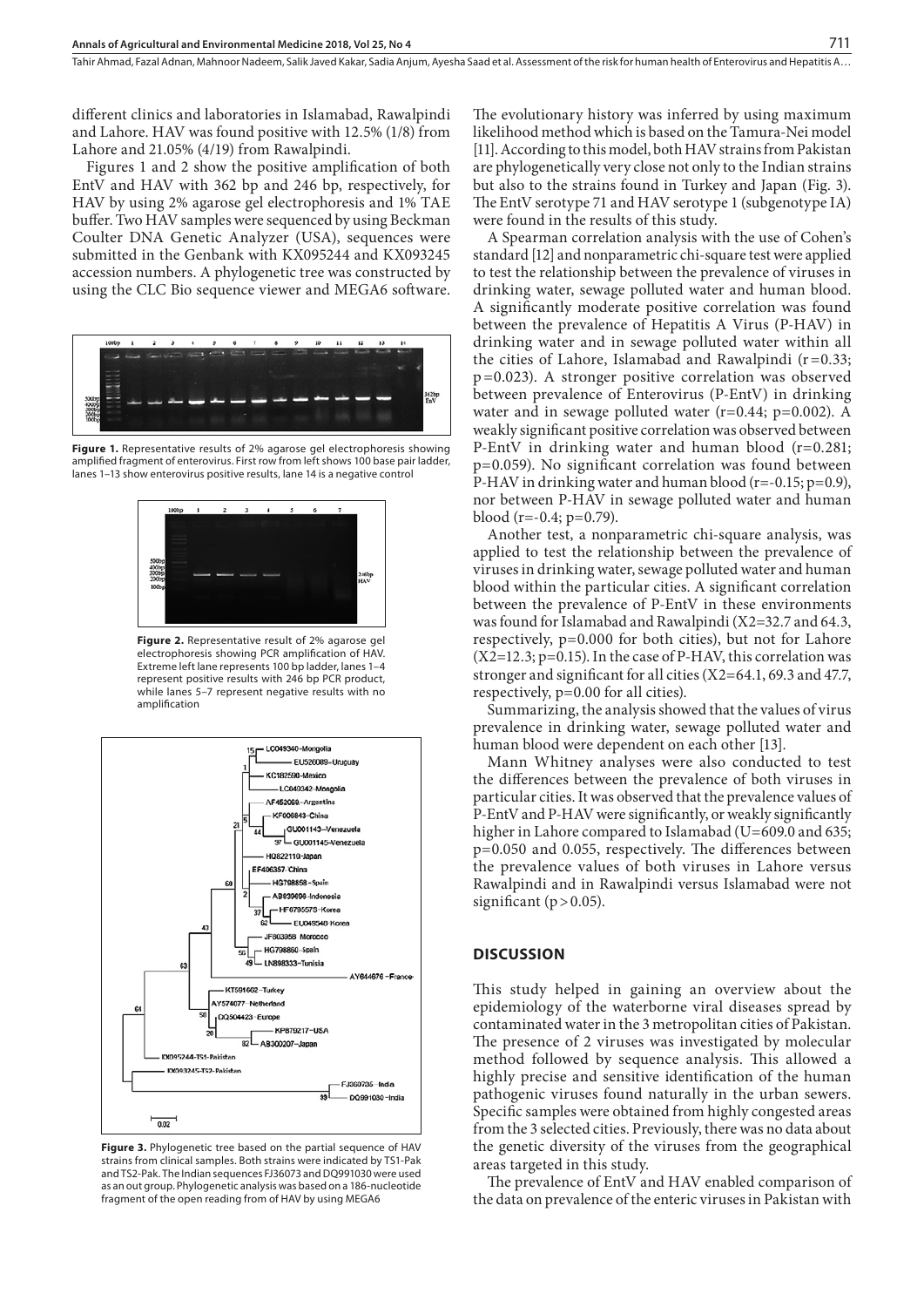that of the river water polluted by sewage and the polluted (or sewage mixed) aquatic environment worldwide. The results indicate that EntV is present in almost all samples throughout the year, which is in accordance with the results obtained for the other geographical regions reported previously [14]. Statistical analysis revealed that the most significant results were obtained for the presence of enterovirus among the polluted samples, with a correlation of 0.678. Overall, EntV were the most commonly detected viruses in the highly polluted sites of the 3 metropolitan cities of Pakistan. These areas received untreated household waste. The average population of Lahore, Islamabad and Rawalpindi is about 8.741, 1.386 and 2.506 million inhabitants, respectively, with the majority belonging to low income households [15]. The organic and viral pathogens received from these inhabitants were the EntV, therefore these viruses are very important from an epidemiological point of view.

The RT-PCR methods utilized in this study by using specific primers allowed the characterization of EntV and HAV, not only in the urban river water polluted with sewage, but also from those which were recovered from drinking water sources. These findings are in accordance with the results obtained from previous studies conducted elsewhere [16].

There are very few epidemiological reports presently available on EntV and HAV in Pakistan, therefore, the presented data represents the first documentation of EntV and HAV strain circulating in this geographical area. The HAV load was found to be highest in the blood samples obtained from Rawalpindi (21.05%), having a correlation of 0.664 at a p value less than 0.01.

The EntV reported worldwide have been associated with a significantly large number of gastroenteritis cases [17]. In this presented study, EntV is the predominant virus which is prevalent not only in river water polluted with sewage (40%) but also in the drinking water (13.13%). EntV are the small RNA viruses which have been divided into 5 groups and many serotypes (EV-68 – EV-71). Serological studies indicate that EntV could be divided into 71 serotypes on the basis of the antibody neutralization test [18]. PCR sequencing is a more reliable technique compared to the serotyping method because some EntV cannot be identified by serotyping as the specific antibodies are not present in the antisera panel [19]. Such a limitation can be overcome by molecular methods, e.g. RT-PCR. Therefore, the true importance of evolutionary mechanisms of EntV cannot be fully understood by the serotyping method.

HAV, like EntV, has been among the public health concerns in many countries. Brazil has been reported to be an area having a high prevalence of these viruses, especially in children up to 5 years of age [20]. However, EntV and HAV infections have dramatically declined due to improvement in the standards of hygiene and sanitation in recent years [21]. The new epidemiological pattern has increased the potential risk for large scale epidemics [22]. Phylogenetic analysis was performed on the basis of maximum likelihood method by using MEGA6 which indicate that Pakistani strains are very much close to the Indian strains (Fig. 3). A previous report for the similarity of the strains was reported with reference to Hepatitis E virus (which is also an enteric virus). A similar strain was prevalent throughout Asia, with highly similar strains being present in India, China and Pakistan [23]. According to the PCR results and phylogenetic Analysis, the EntV serotype 71 [24] and HAV serotype 1 (subgenotype IA)

[25] are the most prevalent serotypes in Asia and match the results presented in the current study.

Different methods of viral RNA extraction were used to evaluate the diagnosis of EntV and HAV by PCR. The virus shed to the environment is diluted many times and there are many PCR inhibitory substances. The adsorption elution method by using negatively charged membrane filters is the best choice for the concentration of viruses from water sources [26]. For the easy recovery and removal of inhibitory substances, the proteinase K method was used to eliminate the inhibitory factors [27]. Compared to blood, other environmental samples contained diverse flora which have different dietary components in them that make the RNA extraction difficult. The purity of RNA extraction from heterogeneous material is critical for the downstream process. RNA extraction with phenolchloroform is the most labour intensive method which requires safety measures for the proper handling and disposal of phenol. In the presented study, the TRizol method was used for the easy recovery of viral RNA from serum samples, as previously demonstrated by other researchers [28].

Pakistan does not have a proper programme for the disease surveillance. The molecular detection and characterization by using the PCR method not only provides relevant location and specific epidemiological data, but also gives an alternative strategy to establish the health-based targets. These findings are in accordance with the water quality limits for pathogen presence, as recommended by the World Health Organisation (WHO) [29].

There is no proper sewage disposal system in the studied cities, and sewage is discharged directly into the open rivers and canal with subsequent adverse effects on human and ecological life [30]. Therefore, the health risks associated with the transmission of viruses through water bodies or the sewage discharges needs to be addressed by proper monitoring programmes. There is no legal system for the regulation of viruses in Pakistan such as exists among the developed countries of the world [31]. EntV have been suggested as the viral makers that are used to identify and monitor the faecal contamination in water [32]. The anthropogenic impact on the aquatic environment may play an important role in the epidemiology of waterborne diseases in the 3 studied cities of Pakistan. The detection and identification of these viral problems associated with urban sewage discharge in Pakistan could be addressed through national and international scientific cooperation, thus providing assistance in reducing the global burden of waterborne diseases and environmental degradation.

#### **Acknowlegement**

The authors express their gratitude to the Atta-ur-Rahman School of Applied Biosciences (ASAB) and the National University of Sciences and Technology (NUST) for providing funds and support for the successful compilation of this study.

I am also highly thankful to Syed Abdullah Tirmizi for helping me out in statistical analysis.

#### **Competing interest**

The author declares that they have no competing interest and all authors contributed equally.